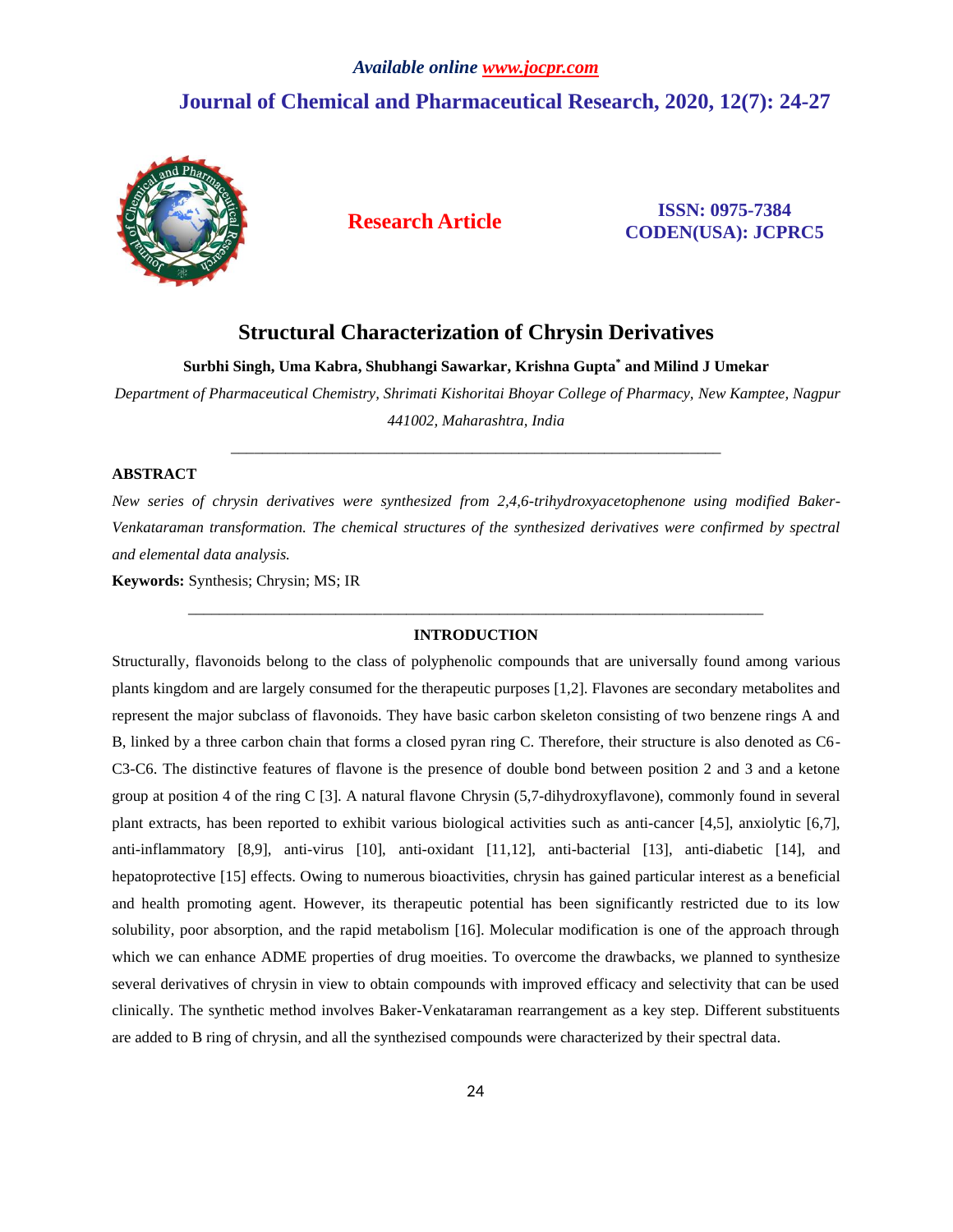# **EXPERIMENTAL SECTION**

All the chemicals and reagents were purchased commercially and used without further purification, unless otherwise stated. Thermo ink precision melting point apparatus was used to determine melting point and are uncorrected. Thin Layer Chromatography (TLC) was performed to ascertain the purity of the compounds. The samples were prepared in methanol and the solvent system used as mobile phase was petroleum ether: ethyl acetate (2:3). The solutions of the compounds were spotted on glass plate coated with silica gel G and the spots were visualized in the UV chamber at 254 nm. IR spectra were recorded in the region of 400-4000 cm-1 using KBr pellets on Shimadzu Fourier Transform Infrared Spectrophotometer (FTIR-8400s). All compounds were sent to Diya Labs Analytical Services, Airoli, Mumbai for <sup>1</sup>H NMR and Mass spectral study. The 1H NMR spectra were recorded on Bruker Avance 300 spectrometer at 300 MHz in DMSO using tetramethylsilane (TMS) as internal standard (chemical shift in δ ppm). Mass spectra were acquired using Pe-Sciex API 2000 in Q1MSQ1 mode and scanned in 110-500 m/z range.

#### **General method for preparation of 2-substituted benzoyloxy-4,6-dihydroxy acetophenone 3a-e**

In a stoppered conical flask, 0.25 mol of 2,4,6-trihydroxy acetophenone and 0.35 mol of substituted benzoyl chloride were taken. To it 50 mL of dry redistilled pyridine was added. The contents in the flask were mixed thoroughly. After 20 minutes, the reaction mixture was poured with stirring into 1200 mL of 1 M hydrochloric acid containing 500 g of crushed ice. The crude product was filtered and washed with 50 mL ice-cold methanol followed by 50 mL of water. The product was recrystallized from methanol [17].

#### **General method for preparation of 1-(substituted phenyl)-3-(2,4,6-trihydroxyphenyl) propane-1,3-dione 4a-e**

In a stoppered conical flask, 0.2 mol of 2-substituted benzoyloxy-4,6-dihydroxy acetophenone was dissolved in 180 mL of dry pyridine and the solution was heated upto 50°C. To it 0.3 mol of potassium hydroxide was added with the mechanical stirring. The contents were continued to stir for about 15 minutes. The mixture was cooled to room temperature and acidified with stirring by adding 10% aqueous acetic acid. The pale yellow coloured precipitate was collected and dried in oven at  $50^{\circ}$ C. The product was recrystallized from methanol [17].

#### **General method for preparation of 5,7-dihydroxy-2-(substituted phenyl) -4H-chromen-4-one 5a-e**

In a round conical flask, 0.15 mol of substituted 2,4,6-trihydroxydibenzoyl methane was dissolved in 200 mL of glacial acetic acid. To it 8 mL of concentrated sulphuric acid was added. The reaction mixture was refluxed on water bath with intermittent shaking for 1 hour. The content was poured with stirring onto crushed ice. The crude product was filtered, washed with water and dried in an oven at 50°C. The product was recrystallized from light petroleum [17].

#### **5,7-dihydroxy-2-(phenyl)-4H-chromen-4-one (5a)**

5,7-dihydroxy-2-(phenyl)-4H-chromen-4-one (5a) mp 284-288°C; Rf: 0.80 (petroleum ether: ethyl acetate 2:3); IR (potassium bromide): 3151.69 cm<sup>-1</sup> (Ar-CH stretch), 1628.36 cm<sup>-1</sup> (C-O-C stretch), 1400 cm<sup>-1</sup> (C=C stretch); 1H NMR (DMSO-d6): δ 10.374 (m, 1H, 7-OH), 12.232 (s, 1H, 5-OH), 6.523 (d, 1H, H-8), 6.94 (s, 1H, H-3), 8.06 (d, 2H, H-2'-6'), 7.59 (m, 3H, H-3'4',5'); MS: m/z: 255 (M+); Anal. Calcd. for C15H10O4: C, 70.86; H, 3.96; O, 25.17; Found: C, 71.61; H, 3.52; O, 24.76.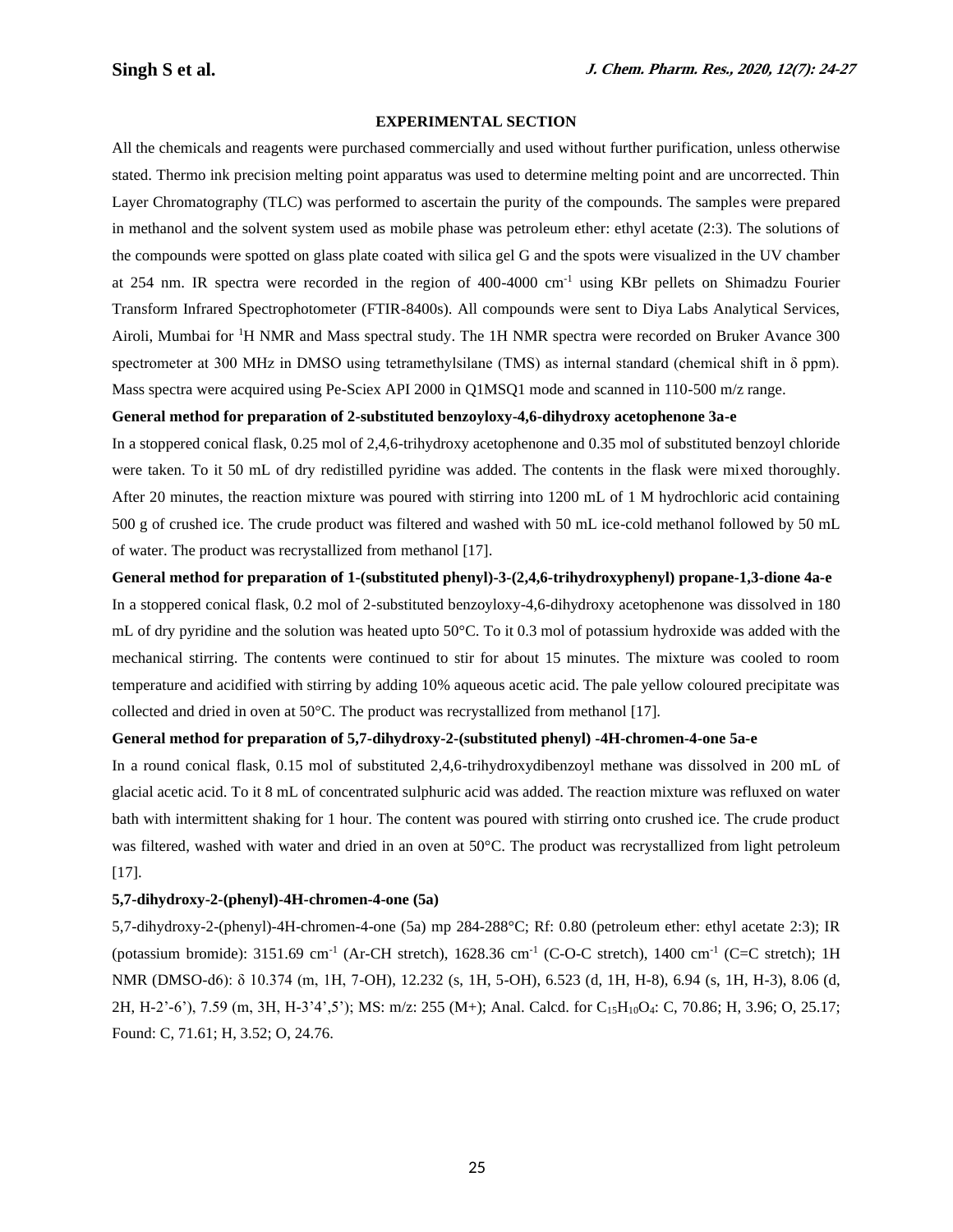# **5,7-dihydroxy-2-(4'-chlorophenyl)-4H-chromen-4-one (5b)**

5,7-dihydroxy-2-(4'-chlorophenyl)-4H-chromen-4-one (5b) mp 214-218°C; Rf: 0.82 (petroleum ether: ethylacetate 2:3); IR (potassium bromide): 3151.69 cm<sup>-1</sup> (Ar-CH stretch), 1628.36 cm<sup>-1</sup> (C-O-C stretch), 1400 cm<sup>-1</sup> (C=C stretch), 750 cm<sup>-1</sup> (Ar-Cl); <sup>1</sup>H NMR (DMSO-d6): δ 10.3676 (s, 1H, 5-OH), 12.236 (s, 1H, 7-OH), 6.351 (d, 1H, H-8), 6.228 (s, 1H, H-3), 8.066 (d, 2H, H-2'-6'), 7.56 (m, 3H, H-3'4',5'); MS: m/z: 289 (M+); Anal. Calcd. for  $C_{15}H_9C_{104}$ : C, 62.41; H, 3.14; O, 22.17; Found: C, 62.16; H, 3.28; O, 22.35.

# **5,7-dihydroxy-2-(4'-methoxyphenyl)-4H-chromen-4-one (5c)**

5,7-dihydroxy-2-(4'-chlorophenyl)-4H-chromen-4-one (5b) mp 106-110°C; Rf: 0.84 (petroleum ether: ethyl acetate 2:3); IR (potassium bromide): 3363.86 cm<sup>-1</sup> (Ar-CH), 3531.66 cm<sup>-1</sup> (Ar-OH), 1665.30 cm<sup>-1</sup> (C-O-C), 1427 cm<sup>-1</sup> (C=C Aromatic), 2800 cm-1 ( Ar-CH); 1H NMR (DMSO-d6): δ 10.367 (s, 1H, 5-OH), 12.323 (s, 1H, 7-OH), 6.314 (d, 1H, H-8), 6.211 (s, 1H, H-3), 8.046 (d, 2H, H-2'-6'), 7.111 (m, 3H, H-3',4',5'); MS: m/z: 284 (M+); Anal. Calcd. for  $C_{16}H_{12}O_5$ : C, 67.6; H, 4.25; O, 28.14; Found: C, 67.38; H, 4.65; O, 28.99.

# **5,7-dihydroxy-2-(2'-fluorophenyl)-4H-chromen-4-one (5d)**

5,7-dihydroxy-2-(2'-fluorophenyl)-4H-chromen-4-one (5d) mp 158-160°C; Rf: 0.81 (petroleum ether:ethyl acetate 2:3); IR (potassium bromide): 3203.76 cm<sup>-1</sup> (Ar-OH), 3400 cm<sup>-1</sup> (Ar-CH), 1467.83 cm<sup>-1</sup> (C=C Aromatic), 1679.72 cm<sup>-1</sup> (C-O-C), 1138.00 cm<sup>-1</sup> (Ar-F); 1H NMR (DMSO-d6): δ 10.369 (s, 1H, 5-OH), 12.231 (s, 1H, 7-OH), 6.346 (d, 1H, H-8), 6.232 (s, 1H, H-3), 8.006 (d, 2H, H-6'), 7.421 (m, 3H, H-4',5'); MS: m/z: 274 (M+); Anal. Calcd. for C15H9FO4: C, 66.18; H, 3.33; O, 23.51; Found: C, 66.23; H, 3.25; O, 23.38.

# **5,7-dihydroxy-2-(4'-nitrophenyl)-4H-chromen-4-one (5e)**

5,7-dihydroxy-2-(4'-nitrophenyl)-4H-chromen-4-one (5e) mp 118-120°C; Rf: 0.72 (petroleum ether: ethyl acetate 2:3); IR (potassium bromide): 3151.69 cm<sup>-1</sup> (Ar-CH), 1628.36 cm<sup>-1</sup> (C-O-C), 1400 cm<sup>-1</sup> (C=C Aromatic), 2320.37 cm<sup>-1</sup> (Ar-<sub>NO2</sub>); 1H NMR (DMSO-d6): δ 10.369 (s, 1H, 5-OH), 12.236 (s, 1H, 5-OH), 6.401 (d, 1H, H-8), 6.276 (s, 1H, H-3), 8.162 (d, 2H, H-2'-6'), 7.421 (m, 3H, H-3',4',5'); MS: m/z: 294.3 (M+); Anal. Calcd. for C15H9NO6: C, 60.21; H, 3.03; O, 32.08; Found: C, 60.99; H, 3.43; O, 32.80.

# **RESULT AND DISCUSSION**

Compounds 5a-e were synthesized according to the general procedure illustrated in Scheme 1. Commercially available benzoyl chloride/substituted benzoyl chloride 2a-e were reacted with 2,4,6-trihydroxyacetophenone 1a in the presence of pyridine, potassium hydroxide to give the corresponding 1,3 diketones 4a-e. Treatment of 4a-e with acetic acid followed by the flavone ring formation gave 5,7-dihydroxy flavone derivatives 5a-e. The analytical and spectral data of all the synthesized compounds were in conformity with the structure assigned, and detailed spectra are given in the Experimental section.

# **CONCLUSION**

Chrysin derivatives were synthesized and the structures were confirmed by spectral and elemental data.

# **ACKNOWLEDGEMENT**

Authors are thankful to Principal Dr. M. J. Umekar for providing necessary facilities for carrying out the research work.